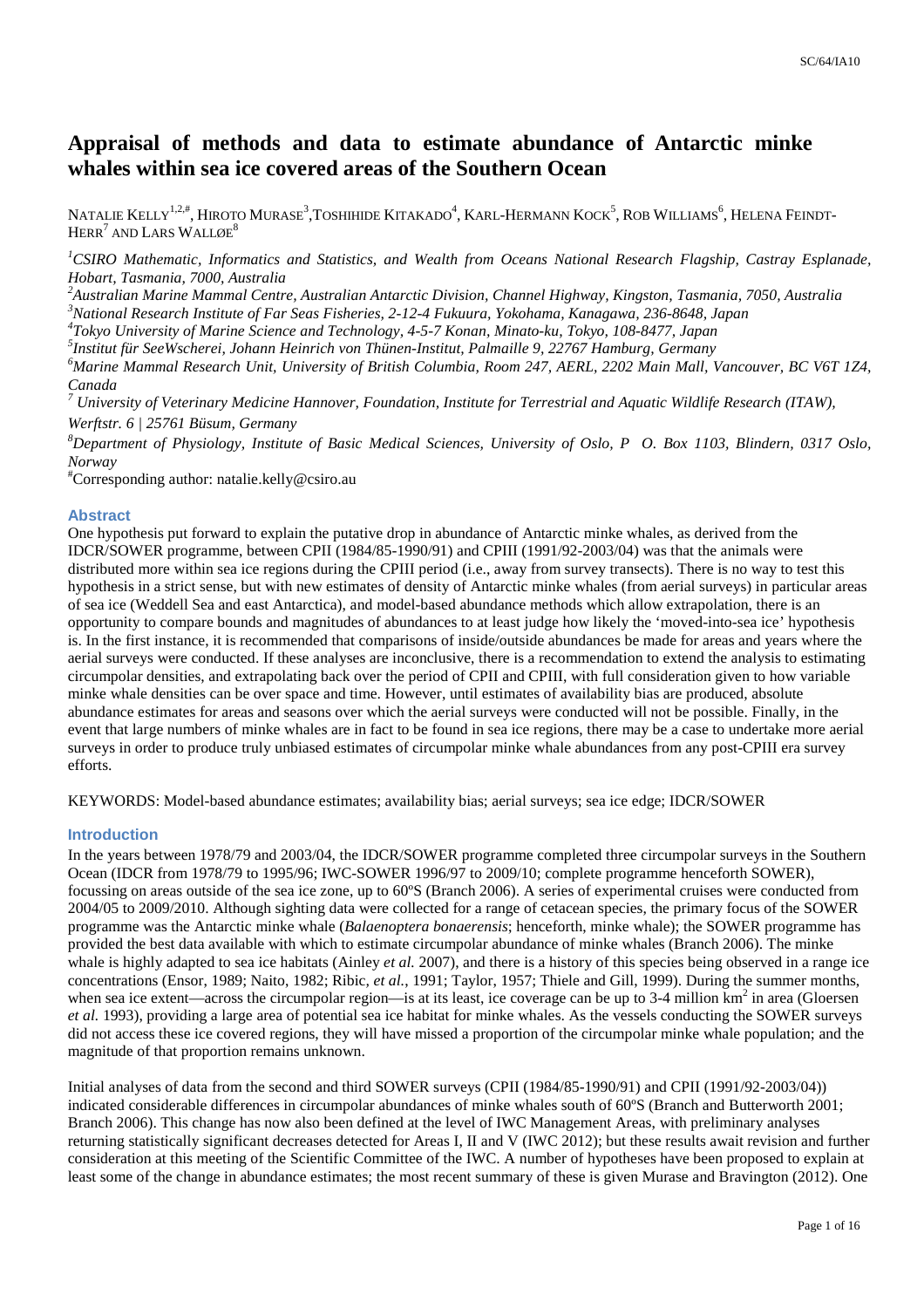hypothesis suggests that substantial numbers of minke whales moved into sea ice regions—areas difficult to survey or are completely inaccessible to survey vessels—during summer months throughout the CPIII period (Branch 2006), producing a negative bias in abundance estimates. (The mechanism for this would be either that the animals actively moved into sea ice regions, or that large-scale changes in the concentrations and extents of sea ice have shifted around where minke whales prefer to distribute themselves. Either way, there is no suggestion that the biology of the animals has changed over a number of decades, but that their preferred habitat may have become less accessible to survey vessels during the CPII to CPIII period.) The movement could also be related to increasing number of large baleen whales as well changes in environmental condition between CPII and CPIII, as indicated by Murase *et al.* (2011). Naturally, we cannot produce quality retrospective estimates of *absolute* or *relative* numbers of minke whales in sea ice regions during CPII and CPIII to correct abundance estimates currently under consideration. Instead, we could look to estimating likely boundaries or magnitudes of abundances of minke whales inside sea ice regions, to allow us to consider whether it is likely that the 'moved-into-sea ice' hypothesis is at least tenable. In the first instance, it is possible to use estimates of the current proportion of minke whales in certain sea ice regions (i.e., throughout areas where recent inside-ice surveys have been undertaken) as an indicator. That is, if the estimated number of minke whales in ice regions, during recent times, is small compared to the rest of the population outside the ice edge (for instance, as derived from recent SOWER surveys or portions of those within-sea ice surveys that may have extended into open water), then, on balance, the 'moved-into-sea ice' hypothesis is not likely to fully explain the drop in abundance estimates between CPII and CPIII. Alternatively, if the number of minke whales inside ice regions is of a similar magnitude to the putative drop outside, which has to be accompanied with the underlying assumption that minke whales were not in ice regions in substantial numbers during CPII, then this hypothesis must remain on the table, however ecologically unlikely, to be dealt with using an extended analysis approach. The other possibility is that densities of minke whales in sea ice region could be comparable between CPII and CPIII but abundances could be different because of change in sea ice condition (e.g., sea ice area). Such extensions would involve producing estimates of the numbers of minke whales inside the ice boundary (either current or, if quality sea ice concentration data is available for previous decades, retrospective), across all IWC Management Areas, by extrapolating results of recent surveys inside sea ice regions. Work to complete these extended analyses is not trivial, and should only be considered if the first, less formal analyses fails to dismiss the 'moved-into-sea ice' analysis. It should not be forgotten, however, that there have been many years between the timing of the within-sea ice surveys and the last time the SOWER vessels were in the respective areas (i.e., included in the CPII and CPIII abundance calculations); this time lag should be factored into any interpretation of the contribution of these results towards understanding the differences between CPII and CPIII abundance estimates (e.g., Murase *et al*., 2009). Finally, regardless of how these general 'bounding' analyses progress, efforts towards estimating absolute abundance of minke whales in ice, in regions where aerial surveys have been undertaken, should continue in order to both develop that survey method and to make full use of those data.

 A number of surveys, both aerial and ship-based, have been undertaken over the past two decades (with one more planned for the coming summer) which could help with the problems of: 1) estimating current relative abundance of minke whales in certain sea ice regions (i.e., in order to informally check whether animals are present in large enough numbers to start to explain 6n the putative drop in abundance between CPII and CPIII); 2) beginning to produce regional estimates of minke whales in sea ice *if* estimates of the current number of minke whales inside the ice edge is large enough to warrant taking analyses to this next step; and 3) to help understand their habitat preferences. However, some of these datasets have very limited coverage and/or methodological issues which might force subsequent analyses to be constrained or not worth the effort at all. The aims of this paper are to describe data from these surveys; to explore the pros and cons of each platform, and to discuss how these will influence estimating abundances; to consider the utility of each survey dataset in estimating abundances, and whether these data should be considered at all; to outline data requirements to achieve absolute abundance estimation in sea ice regions; and to speculate about a possible future survey and tagging programme to study minke whales in sea ice regions that may be required in the event that substantial numbers are in fact present.

#### **Existing and planned surveys**

Details concerning existing and planned ship-based (i.e., icebreakers) and aerial surveys inside sea ice regions are given in Table 1.These are surveys which have focussed some or all sighting effort inside sea ice regions (and the data from which would be readily available to members of the Scientific Committee (i.e., results from these surveys have been presented within SC or regular members of SC have analysed)). There are also a number of surveys, mainly using icebreakers, for cetaceans inside the sea ice zone, including minke whales, although these surveys did not follow standard line transect methods; the details have been included here for completion; see Table 2 of Ainley *et al.* (2012). We are also aware of a number of SO GLOBEC surveys conducted in autumn and winter, but the ownership of these data is unclear at this time.

There are two basic types of cetacean surveys that have been undertaken in sea ice regions around Antarctica: ship-based (i.e., icebreakers) and aerial surveys, using helicopters (operating from an icebreaker) or fixed-wing aircraft. Both types have pros and cons, which have been outlined in Table 2. Basically, sighting surveys undertaken on icebreakers are not considered appropriate for the purposes of estimate abundance due to the unknown attraction/repulsion effects of the ship upon minke whales (these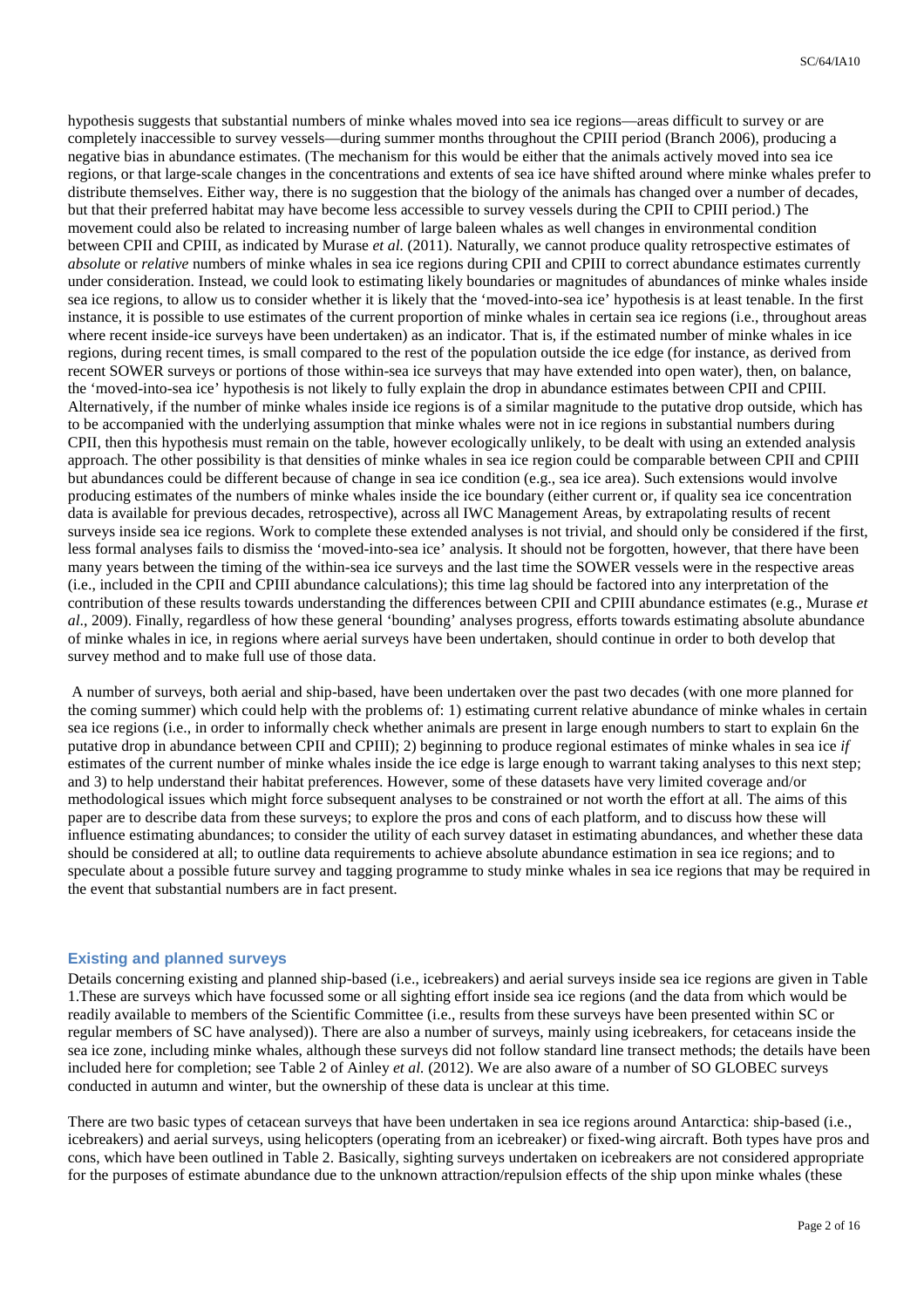animals can be attracted to the leads opening up behind the ship, particularly in heavy ice concentrations, yet possibly repulsed by the noisy engines and icebreaking). Furthermore, it is very difficult to maintain a straight transect while navigating heavy ice fields (Hedley *et al.* 2007). There may be some scope, however, to use these data to infer minke whale-environment relationships, which is expanded upon below.

Compared to ship-based surveys in ice regions, aerial surveys are considered the positive alternative for the purpose of estimating abundance, as aircraft can access considerably larger areas in much shorter periods of time; and there is not likely to be much or any animal reaction to the presence of aircraft flying overhead. However, aerial surveys are usually subject to imperfect coverage of the trackline (bubble windows help, but can be expensive to obtain and install) and as aircraft move so fast, there is a great chance that animals are missed because they were not available in the short period of time observers have to scan a given patch of water (although this can be accounted for if availability bias is known; see below). Helicopters do have the capacity to travel at much slower speeds, and to hover if necessary, but there would be a tension between maximising sighting effort and minimising availability bias this way. Furthermore, aerial surveys using fixed-wing aircraft require the presence of airstrips/skiways, from which to operate; these are quite rare in Antarctica. So, with fixed-wing surveys, at least, the region of sea ice that could be surveyed within a single season will always be quite limited (perhaps 10-15 degrees of longitude). The helicopter surveys undertaken from the *Polarstern* are a compromise between the two extremes in that it has the benefits of being able complete transects at speed but, being based on a ship, can operate over large areas, such as the Weddell sea. Helicopters are, however, subject to special constraints given the flight distances imposed due to safety requirements.

# **Particular features of existing survey data that could be exploited in further analyses**

### **Ship-based surveys**

Sighting surveys based on *Aurora Australis* (BROKE and BROKE-West surveys)

- Collected a suite of underway environmental covariates
- Broad longitudinal range (covering 30-150ºE, over two surveys, 10 years apart)

#### Sighting surveys based on the *Polarstern*

- There have been 4 surveys
- Collected a suite of underway environmental covariates, including sea state, well, ice coverage, cloud cover, glare.
- Same track between Capetown and Neumayer in 2006, 2008, 2010 and 2011
- Broad longitudinal range

Sighting surveys based on the *Shirase*

- Collected a suite of underway environmental covariates
- Covering 40-50ºE and 73-85ºE in 2004/05

#### **Aerial surveys**

Helicopter surveys operating from the *Polarstern* in the Weddell Sea and the tip of the Antarctic Peninsula

- Long, reasonably linear tracks through the sea ice region, from open water through to Neumeyer Station, a distance of around 700 nautical miles (calculated informally from a map, see Kock *et al.* (2009; SC/61/IA11)). This particular trackcombined with other survey tracks along the ice edge of the Weddell Sea will allow analysis of the distribution of minke whales along spatial gradients (i.e., from the coastline (or fast ice, at least) out into open water), see Williams et al. 2011.
- Afore mentioned ship track between open water and Neumayer Station has been repeated a number of times, so that might help with exploring inter-year variation in minke whale distribution and densities across a latitudinal gradient.
- Equally spaced, pre-planned transects around Elephant Island, west of the Antarctic Peninsula, Larsen A and B (which is to be repeated in 2013). Exploration of this data would probably warrant separate (i.e., local) study, particularly given the large changes in ice sheet configurations the Larsen B area.

Helicopter surveys operating from the *Shirase* in east Antarctica

- A limited amount of sighting effort was allocated in each site in 2004/05.
- Three short flights (2-3 hours) were conducted between 38°45'E and 43°57'E in December and February.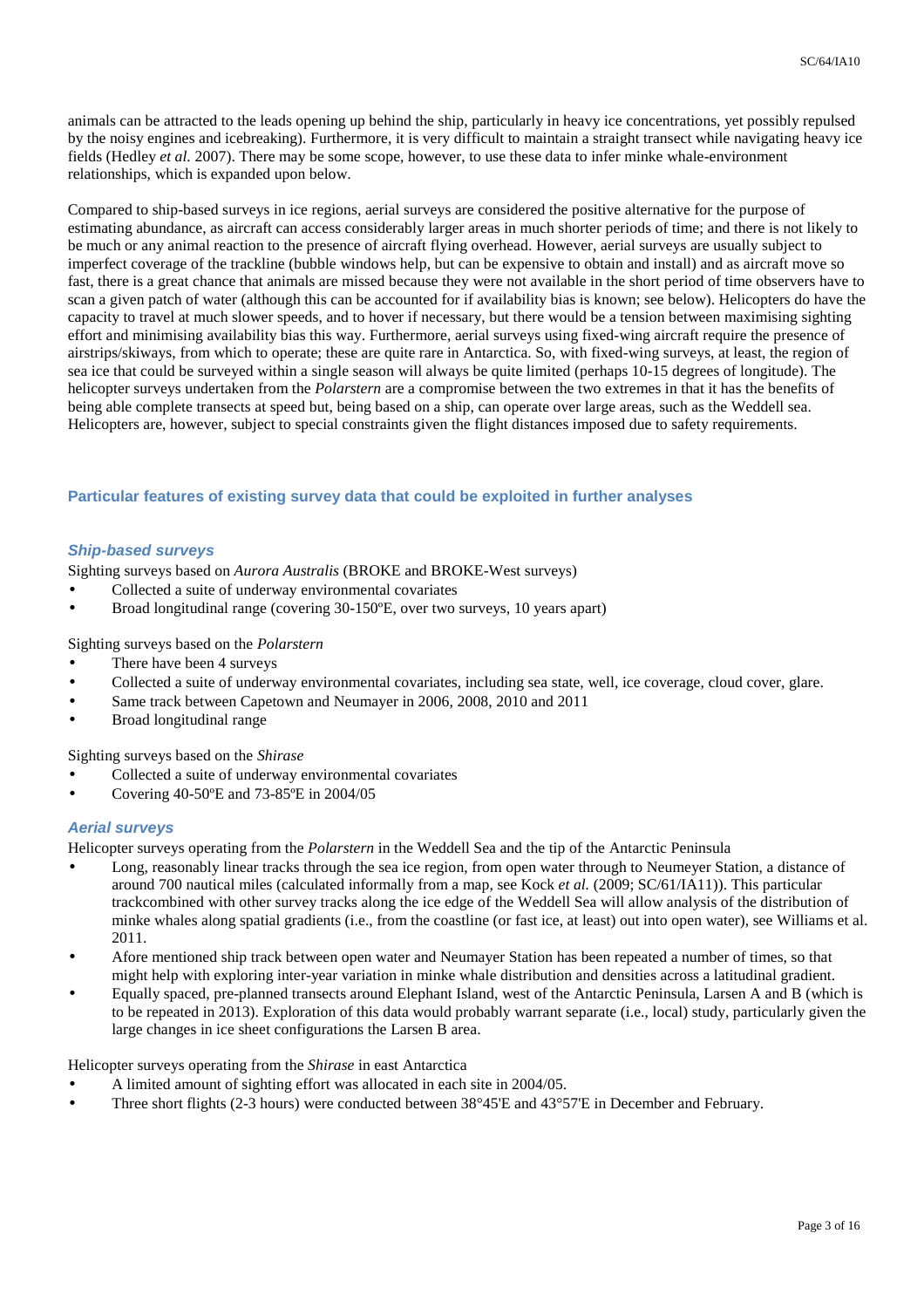Fixed-wing surveys in east Antarctica

- Almost even coverage between coastline out into open water, between 93º and 113ºE (for 2009/10 season, at least), covering or partially covering the Vincennes Bay, Cape Poinsett, Shackleton and Davis Sea polynyas.
- Will enable exploration of small-scale inter-annual variation in minke whale distribution and densities as transects were flown in and around Vincennes Bay in December 2008, and December 2009, with some qualitative information collected in January 2008, as well.
- Will enable exploration of small-scale intra-annual variation in minke whale distribution and densities as transects were flown in and around Vincennes Bay in December 2009 then again in late January and early February.

#### **Methods for abundance estimation**

#### **General approach**

Given the difficulties in obtaining even spatial coverage, or complete transects for that matter, for both aerial or ship-based surveys, design-based methods are may be difficult to implement for the purposes of generating estimates of abundance of minke whales inside sea ice regions. This leaves model-based methods, such as those outlined in Hedley and Buckland (2004), and used in studies such as Herr *et al.* (2009), Bengtson *et al.* (2011) and Williams *et al.* (2011). In particular, these methods use generalised additive models to describe the way in which sightings of animals—density, to be more specific—vary with space or explicitly defined environmental covariates. These relationships can then be used to interpolate or extrapolate from the survey area (across a reasonable region, the definition of which dependent on application of results), depending on the extent and quality of the environmental covariates, in order to estimate an integrated abundance. A method to produce a more inclusive estimate of the variance of the integrated abundance has also recently been developed by Hedley and Bravington and described in Williams *et al.* (2011).

#### **Informal local analyses**

As outlined in the introduction, the first step to testing the 'moved-into-ice' hypothesis would be to estimate relative abundances of minke whales in areas around where aerial surveys have been conducted and to compare these to either: 1) recent or older SOWER data (depending on when and where particular SOWER voyages were), with accompanying assumptions about ranges of availability bias that might have been present, and to additional variance of abundances produced using SOWER data, given surveys were not synoptic across all regions of the Southern Ocean; or 2) to aerial survey sighting results outside the ice edge, where substantial amounts of effort was completed.

#### **Fixed-wing survey in east Antarctica**

Given the fixed-wing aerial surveys covered areas, in a reasonably even fashion, from just beyond the ice edge to the coast, there is probably little risk in extrapolating between these latitudinal extremes to estimate relative abundance of minke whales. Although many hours of effort outside the ice region where conducted during the 2009/10 season, there were only six sightings that would be considered in 'open water', north of the ice edge (see Kelly *et al.* (2010SC/62/IA8) for further details).As such, it is not valid to use this data for an inside/outside ice comparison. However, the last two years of the SOWER programme coincided in season and rough location with the fixed-wing aerial survey (particularly the 2009/10 season); see Table 3 for how the two programmes overlapped. Therefore, direct comparison with SOWER, with appropriate caveats concerning how availability bias was dealt with for the aerials survey data (see below), results remains the only way in which to make inside/outside comparisons with the fixed-wing area survey data.

Unfortunately, absolute abundance estimates for minke whales have yet to be produced for the 2008/09 and 2009/10 SOWER seasons. Therefore, a comparison of encounter rates for these last seasons, and with those that do have existing abundance estimates (i.e., 1995 for Area IV-W (70º-100ºE) and 1999 for Area IV-E (100º-130ºE)), will have to suffice in order to provide crude multipliers between these encounter rates and absolute abundance, corrected for weather conditions and sightability. Naturally, if model-based methods are applied to the last few seasons of SOWER to produce minke whale abundances for the respective areas, these should be used instead.

As outlined in Kelly *et al.* (2011; SC/63/IA3), relative abundance estimates for minke whales inside the ice have been produced for Area IV-E (i.e., 100º-130ºE), using AMSR-E sea ice data from late January, 2009 and 2010, respectively (dates selected to be reasonably representative of the seasonal date that both the aerial surveys and the SOWER voyages were underway). A rough conversion to absolute abundance, using availability results from common minke whales (e.g., Heide-Jørgensen *et al.* (2009)), was also presented (with the caveat that the availability bias of common minkes is probably much lower than Antarctic minke whales, so this absolute abundance estimate would be at best an upper bound, at worst, a gross overestimate). Any subsequent analysis and interpretation of the density and abundance results from the fixed-wing aerial survey should be accompanied by a sensitivity analysis based on a range of potential availability biases. Finally, in creating these rough absolute abundance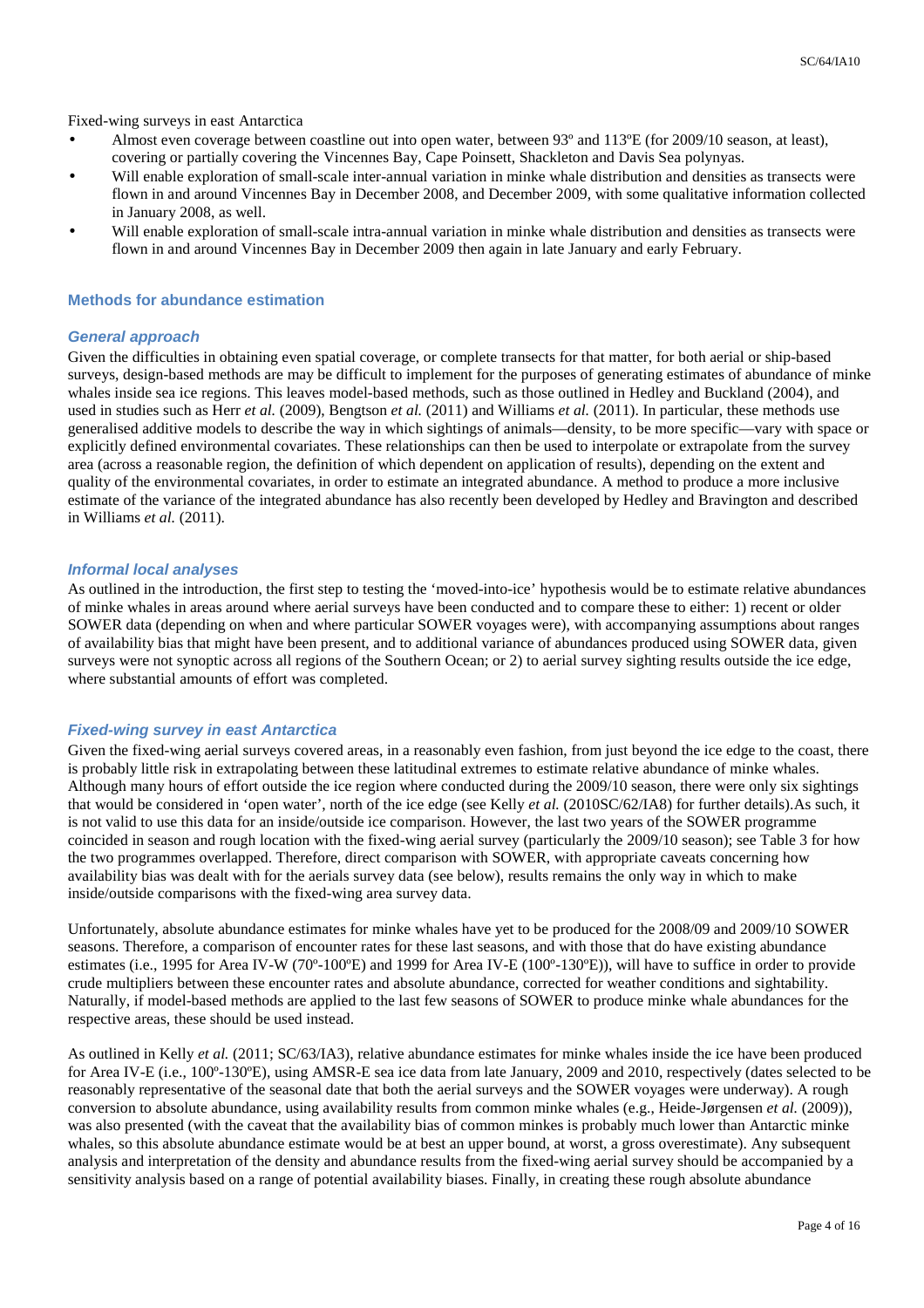estimates, there should also be scope for adding intra-and inter-seasonal variation, as observed across the 93º-113ºE area in the 2008/09 and 2009/10 surveys.

In summary, these suggested analyses will allow comparison of crude absolute abundance estimates of minke whales inside-ice (actually, a range of values) for late January, with both the estimated drop in abundance between CPII and CPIII for Area IV-E and with (currently) crude minke whale abundances outside of the ice edge, as estimated from 2008/09 and 2009/10 SOWER data. This comparison needs to be accompanied with the consideration that, according to preliminary analyses, Area IV was not one in which a significant change in minke whale abundance seems to have occurred (IWC 2012).

## **Helicopter surveys north of Dronning Maud Land, across the Weddell Sea and tip of the Antarctic Peninsula**

The idea of delineating representative areas (that is, a contiguous area that contains the geographical location and the range of sea ice concentrations represented across all survey effort, throughout which it would be reasonable to interpolate/extrapolate estimated densities) was more problematic for the helicopter surveys, given coverage was largely comprised of small-scale rectangular transect configurations distributed somewhat irregularly across vast areas north of Dronning Maud Land, around the Weddell Sea and the top of the Antarctic Peninsula. Latitudinally, the surveys never ventured deep into the Weddell Sea embayment, but rather tacked along its upper reaches as the *Polarstern* accessed Neumayer Station and moved across toward the tip of the Antarctic Peninsula (Scheidat *et al.* 2011). Therefore, a representative area would not reach down as far as the more southern regions of the Weddell Sea, which includes the polynyas that open up near the Ronne Ice Shelf and Halley Bay (Barber and Massom 2007). One benefit of the helicopter survey data are many hours of effort over open water outside of the putative ice edge. So, one idea might be to consider the representative area for the helicopter surveys to be 500 km on either side of the putative ice boundary in the Weddell Sea region (i.e., defined as a smoothed line connecting the 15% sea ice concentration, according to the AMSR-E sea ice data), between longitudes 62ºW and 11ºE. This would take into account that a range of sea ice concentrations were surveyed, but most of the survey effort was within 500 km of the location of the ice edge on the day given transects were flown. Furthermore, on average, over the January period, 500 km either side of the ice edge generally represents a substantial proportion of the marginal ice zone and nearby open water in the Weddell Sea region. Therefore, any abundance estimates derived using this representative area will likely capture a large proportion of the available minke whale sea ice habitats in the Weddell Sea region.

Using the same assumptions about applying estimates of availability from common minke whales, rough 'absolute' abundance estimates could be estimated from these helicopter surveys, across the described representative area, both inside and outside the putative ice edge. However, this will only provide a rough estimate of abundance inside ice areas, and it will have a negative bias to some degree given that the area does not represent polynyas further south in the Weddell Sea region. But the platform does offer data to provide some estimate of intra- and inter-year variation minke whale densities along the tracks into Neumayer Station which would be helpful in placing bounds on the ranges of abundances expected in the region. There may be some information regarding inter-year variation, albeit it with a number of intervening years, in the Larsen A and B region when that area is surveyed again in 2013.

In summary, these suggested analyses will allow comparison of crude absolute abundance estimates of minke whales inside-ice (actually, a range of values) for January, with: 1) the estimated drop in abundance between CPII and CPIII for Management Area II (there is also a slight overlap into Area I); 2) with minke whale abundances outside of the ice edge, also estimated from the helicopter survey data; and 3) with SOWER estimates for Area II from 1998. This comparison needs to be accompanied with the consideration that Area II (and I) was one in which a significant change in minke whale abundance seems to have occurred (IWC 2012).

#### **Extended analyses**

If the informal analyses suggested in the previous section fail to dismiss the 'moved-into-ice' hypothesis in explaining the differences between minke whale abundances estimated for CPII and CPIII, there might be reason to consider extrapolating the model-based estimates of densities from both aerial survey programmes to all Management Areas, and perhaps even back over the period of CPII and CPIII. Again, this would be an exercise in considering boundaries and magnitudes, not comparing quality absolute abundance estimates. Changes in abundance estimates between CPII and CPIII, by Management Areas (the scale at which SOWER abundance estimates are currently being produced), could be compared, in a general sense, to any changes in the crude estimates of 'within-sea ice' abundances. This may (or equally, may not, depending on values of bounds and magnitudes) be helpful in deciding whether the 'moved-into-ice' hypothesis remains tenable, or can be removed from consideration.

Extrapolating results from the aerial surveys will require extended modelling of the relationship between minke whale density and a range of environmental covariates, such as sea ice concentrations or bathymetry, to name a few potentially influential variables. Modelling of minke whales in open sea by using SOWER could also be helpful to understand nature of habitat of minke whales. The variability in minke whale densities predicted circumpolar, and back through time, are likely to be primarily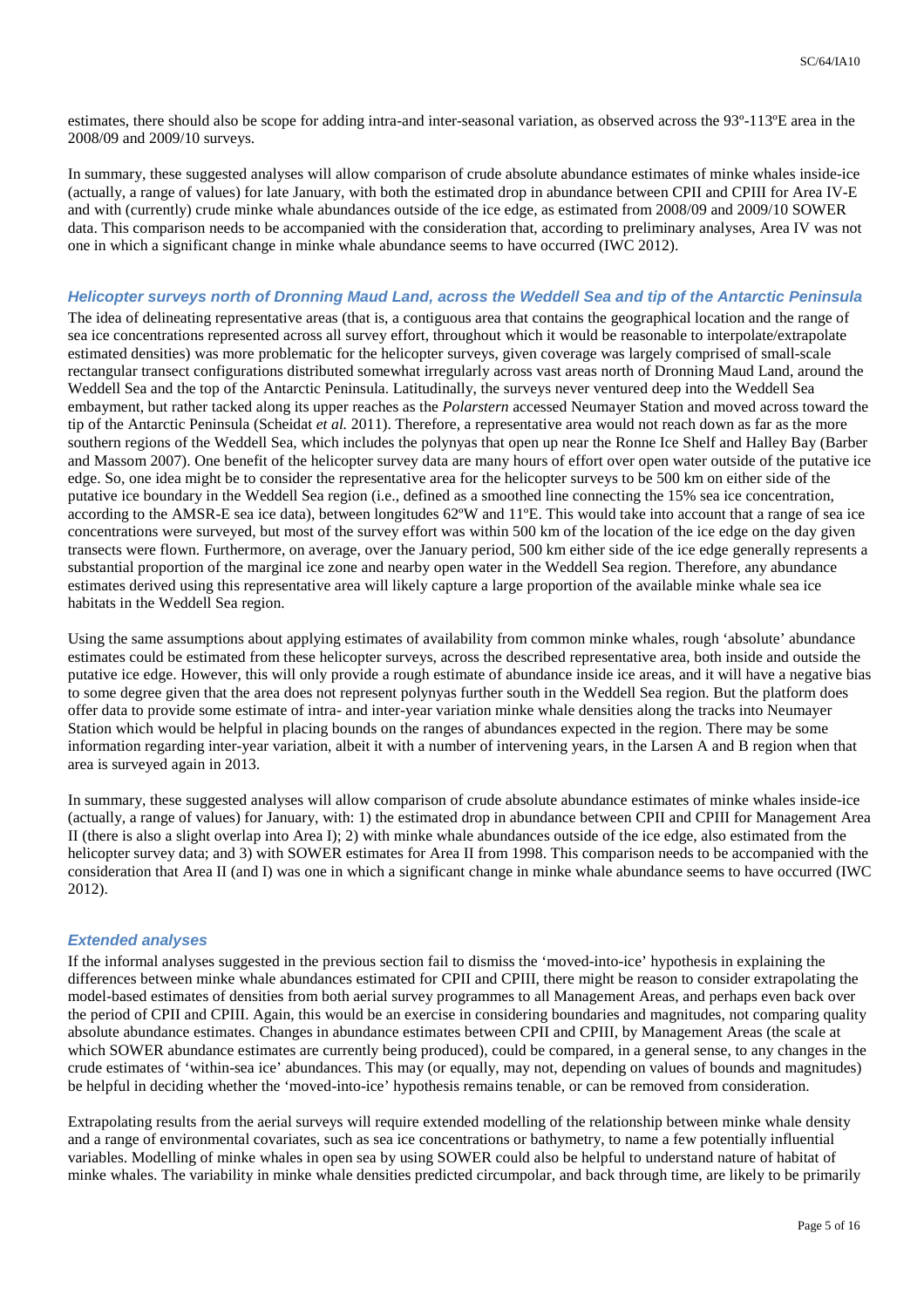dictated by sea ice concentrations and, to a lesser degree, by positions along latitudinal and longitudinal gradient (assuming that variability in sea ice concentration explains the largest proportion of variability in minke whale densities. Therefore, retrospective estimates of minke whale abundance in sea ice areas will depend on the quality of sea ice data which are available during seasons covered by CPII and CPIII, and how well these sea ice data (see Murase *et al*. (2012; SC/64/IA3) for further discussion about the range and quality of sea ice data available). A particular issue to be addressed in selecting quality sea ice data is the location of the operational ice edge, inside of which SOWER vessels rarely, if ever, ventured to survey for minke whales. In areas and years where SOWER vessels were surveying, operational ice edges were recorded. These recorded ice edges could be used, in parallel with satellite sea ice data, to delineate and characterise the ice habitat region for the purposes of estimating densities and abundances (i.e., for that year and area). In the absence of SOWER-observed ice edges, satellite data must be used to delineate the ice habitat region, which may underestimate the total sea ice area (see Murase *et al*. (2012; SC/64/IA3) for further details). However, given the large errors already associated with extrapolating minke whale densities derived from aerial surveys throughout all Management Areas, and back through time, the magnitude of the effect of the position of the operational ice edge may be relatively small. At the very least, sensitivity analyses could be undertaken to check the effect of changing the location of the operational ice edge upon estimated densities and resultant abundances.

Recognising the limitations of icebreaker-based surveys in terms of collecting data for estimating abundance, perhaps the associated sighting data could be used to explore general relationships between minke whale presence/absence or basic densities estimates with a suite of environmental covariates, both underway, remotely sensed (sea ice, chlorophyll *a*, etc) or inferred from oceanographic models (i.e., Orsi *et al.* (1995)). These relationships could be explored using machine learning methods such as classification and regression trees (CART) (De'ath and Fabricius (2000); and see Scheidat *et al.* (2011) for an example), boosted regression trees (De'ath 2007) and the maximum entropy (Phillips *et al,* 2006). Any minke whale-environment associations may then be used to select environmental covariates to be tested and used within model-based abundance estimation using aerial survey data. The BROKE and BROKE-West cetacean sighting and effort data are in a reasonable format to proceed with these analyses, but there is the overhead of getting the remotely sensed data.Ice, oceanographic and other environmental data were also recorded in the *Shirase* survey; environmental observations pertinent to cetacean observing conditions were collected from the Polarstern.

Even though the helicopter surveys were across a large embayment, effort did not extend sufficiently wide enough to represent likely minke whale densities across that area. Therefore, caution is required when extrapolating the results of the helicopter and fixed-wing surveys across areas such as further south into the Weddell Sea. This will apply even more in the Ross Sea area, an area known to have high densities of minke whales (i.e., far beyond densities observed in either aerial programmes) and dynamic sea ice patterns (Ainley 2010). Furthermore, the bounds of abundances must also include some of the intra- and inter-season variability observed with the aerial programmes, particularly the fixed-wing surveys (i.e., not all polynyas have similar densities of minke whales, and these can also vary both within and between years).

#### **Looking into the future: estimating availability bias**

Again, although there are currently seven aerial surveys (two in eastern Antarctica and five in the Weddell Sea and surrounding areas), none can be used to generate an absolute abundance in their respective areas due to a lack of information regarding availability bias. Availability bias (*sensu* Marsh and Sinclair (1989)) helps correct for the proportion of animals that are too far beneath the surface of the water (actual depth will depend on turbidity of the water and ambient light levels and angles) to be seen by observers as they travel past. At present, estimates of availability bias are not available for minke whales (or many other cetaceans, for that matter). Also, although visibility from the front of the helicopters used in the aerial surveys around the Weddell Sea allow good coverage of the trackline (i.e.,  $g(0)$  is certainly closer to 1 than the fixed-wing surveys), there does need to be some attempt to estimate perception bias for this platform. As such, the abundance estimates offered in Kelly *et al*. (2011; SC/63/IA9) and Williams *et al*. (2011; SC/63/IA14) can only be considered as valid for near-surface components of the water. Furthermore, availability biases are likely to be heterogeneous across different observing conditions (Thomson *et al.* 2012). For example, hypothetically speaking, turbidity and ambient light levels may be similar both inside and outside of the ice, but presence of ice may influence minke whale surfacing to some degree; so, the availability biases may be very different (other influences on availability might be time of day and the presence and amount of prey). Therefore, for the purposes of estimating absolute abundance, not only does there need to be some attempt to estimate availability bias for aerial surveys minke whales in the Southern Ocean, but there also needs to be consideration as to how different environments will influence those estimates. If, however, if the aim is to estimate relative abundance inside sea ice areas to compare with relative abundance estimates outside of the ice edge, then the need for an estimate of availability bias may disappear (but only if sighting data comes from a single survey type (i.e., aerial) and that one is willing to assume that the bias is the same inside and outside of sea ice regions). It is hoped that estimates of availability bias for minke whales will become available in the near future, which could then be applied to fixed-wing and helicopter aerial survey data in order generate absolute abundance estimates for the respective survey regions and years the surveys were undertaken.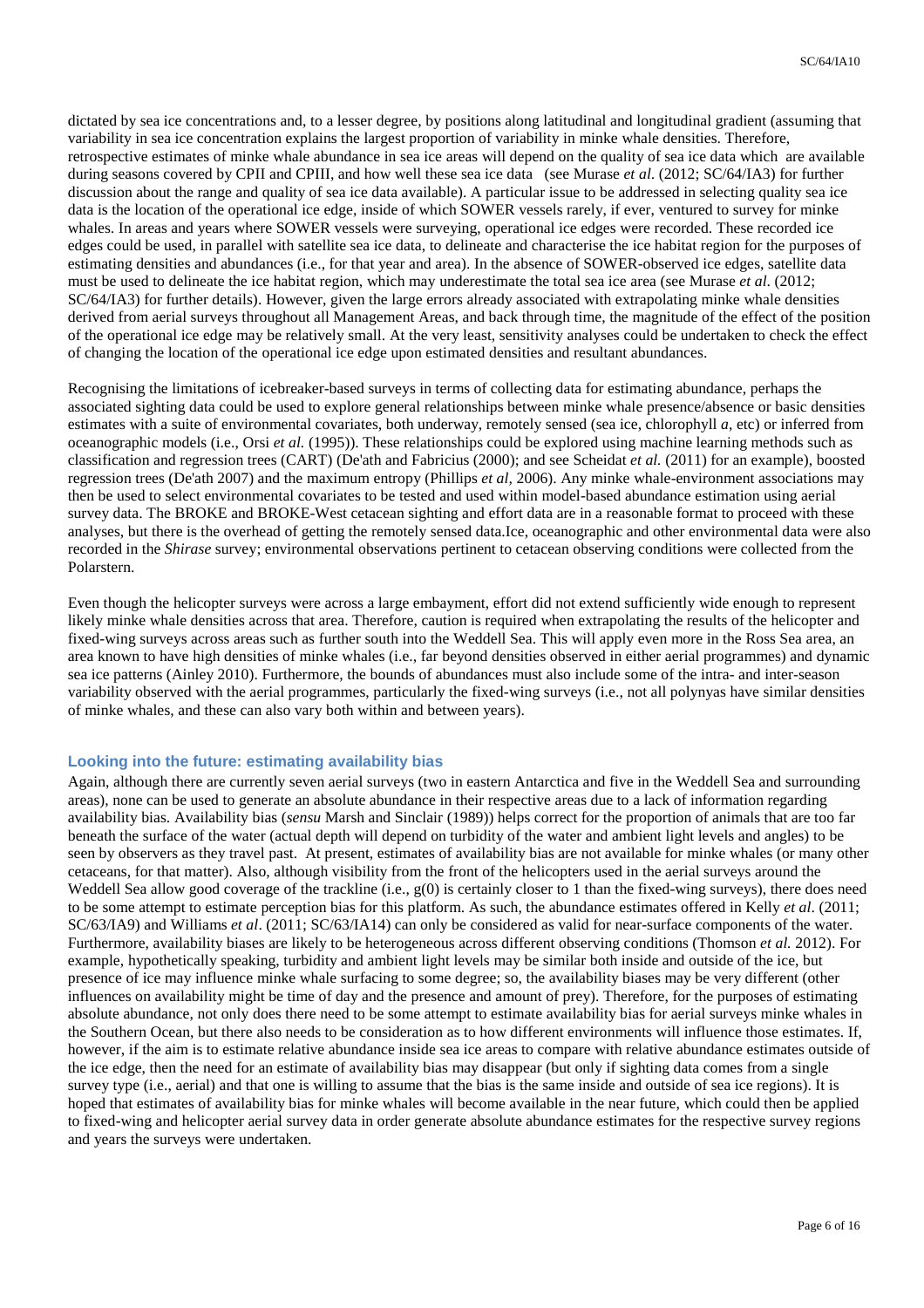In order to get at the problem of availability bias, one needs to consider the range of cue types displayed by a given species at a given location. For instance, if only blows and bodies at the surface of the water are visible, then time-at-the-surface (i.e., the type of data that might come from a wet/dry switch on a satellite tag) or visual dive times would probably yield a reasonable estimate of availability. If, however, low turbidity and ambient levels enabled bodies to be seen some distance down, then there would also be the need to estimate at what depth animals cease to visible, and the amount of time they are below that depth. For the latter situation, it is theoretically possible to take the approach of Pollock *et al.* (2006) to estimate availability. They used fibreglass model of dugongs to judge at what depth below the surface animals would not be visible, given turbidity levels. (Pollock *et al.* 2006) then coupled this with time-depth recorder (TDR) data from real dugongs to estimate the amount of time the animals were spending beneath that depth. Though comprehensive, this approach would not be appropriate an Antarctic context. Other options include: 1) go to TDR-type tags to estimate surfacing characteristics and depth profiles, and then estimate how likely it is that whale bodies would be to see in the near-surface region; or 2) use high-definition video or photographs (taken from above, i.e., from a slower moving aircraft or helicopter) of surfacing events to estimate how long animals are visible; a method described in Heide-Jørgensen *et al.* (2009). Although high-definition video and digital stills were taken during the fixed-wing aerial surveys around Vincennes Bay in eastern Antarctica (Kelly *et al.* 2011; SC/63/IA), the aircraft were moving too fast to capture whole surfacing events (typical amount of time a given patch of water was visible would be around 3-4 seconds). In addition, there was a video camera mounted to the bottom of the helicopter during the 2006/07 survey, which may be worth assessing, although the camera was not high-definition. Also, there is the potential to use video recordings from the dive experiments undertaken during SOWER surveys (Ensor *et al.* 2007; Ensor *et al.* 2008; Ensor *et al.* 2009) to estimate surfacing rate, but that does not get at how long animals spend at the given depths, or how turbidity or ambient light levels might affect the relationship between depth and visibility, which is fundamental component in estimating availability. There is also the possibility of using diving and surfacing information collected for common minke whales (*Balaenoptera acutorostrata*), such as those reported in Øien *et al.* (2009) or Heide-Jørgensen *et al.* (2009). For instance, Heide-Jørgensen *et al.* (2009) report an average inter-surfacing period of 76.6 seconds; this coupled with a surfacing length of around 1.52 seconds, represents an availability of around 0.052, using a non-instantaneous correction developed by Laake *et al.* (1997). However, as it has been suggested that cue characteristics from the two species are somewhat different (D. Pike, *pers comm*.), and these estimated values may not be suitable or, at least, represent a minimum bound. Another option might be to consider that where there is no visibility into water (which was often observed in heavy pack ice in overcast weather conditions during the fixed-wing surveys), dive-time based estimates (i.e., from SOWER experiments), combined with the duration that a patch of water is scanned by observers (a maximum of around 7 seconds on the fixed-wing aerial surveys), would give a reasonable estimate of availability. This result may then be extrapolated to areas where whale bodies could be seen at depth by estimating the number of underwater sightings followed by a surfacing and blow during those 7 or so seconds. Then, if TDR or dive-pattern data become available for different ice conditions, this would provide an estimate of the respective availability biases which are independent of observers and judgements about sighting condition.

#### **Looking further into the future: replacement for SOWER and more aerial surveys**

As the SOWER survey programme suspended (in 2009/10), there will need to be some sort of survey effort in the future in order to monitor the status of Antarctic minke, and other, whales. In the event that the extended analyses of aerial survey data, as suggested above, indicate substantial numbers of minke whales within sea ice there may be a case to undertake further aerial surveys over sea ice regions in order to produce representative, unbiased estimates of circumpolar abundances from any future survey effort. The success of aerial survey programmes, both fixed-wing and helicopter, has already been demonstrated (Kelly *et al.* 2011; Scheidat *et al.* 2011). However, given the problem of limited longitudinal extent, in a circumpolar context in these existing surveys, any future survey programme will need to be spread effort around the Antarctic coastline. The map given Figure 1 outlines the locations of various skiways/airfields around the coastline of Antarctica that do or could support flights for aircraft such as CASA-212s or Twin-Otters (details of locations are given in Appendix 1). (We can make no statement about the quality of the skiways/runways at each of these locations, nor whether the associated nations would be interested in participating in this research; information has been added to this paper in order to facilitate discussion.) The black circles indicate the average range that could be expected from a CASA-212 aircraft. Coupled with ice-breaker helicopter surveys (other marine mammal examples of which include Bengtson *et al.* (2011) and Southwell *et al.* (2008)), there are very few sea ice areas that could not be covered to some degree. Even if aerial surveys are conducted around all the skiways/runways, it is expected that spatial and temporal coverage is still limited. Naturally, SOWER-type shipboard surveys which can cover from 60°S to ice edge would also be necessary to estimate absolute abundance of Antarctic minke whales.

Finally, no discussion about future aerial surveys over sea ice would be complete without mentioning unmanned aerial vehicles (UAVs) or drones. One point that is obvious to anybody involved with aerial surveys over remote sea ice areas is the massive associated cost of ensuring personnel health and safety. In particular, any accidents are likely to lead to loss of life for all onboard. Although the concept is far from being operational in an Antarctic context, UAVs certainly present a potentially cheaper and safer alternative for aerial surveys (see Koski *et al.* (2009a) and Koski *et al.* (2009b)) for an Arctic perspective) and to study availability bias via aerial focal follows (i.e., monitoring the diving behaviour of single animals or groups for extended periods of time; as demonstrated by the recent success of using UAVs for focal follows of migrating humpback whales along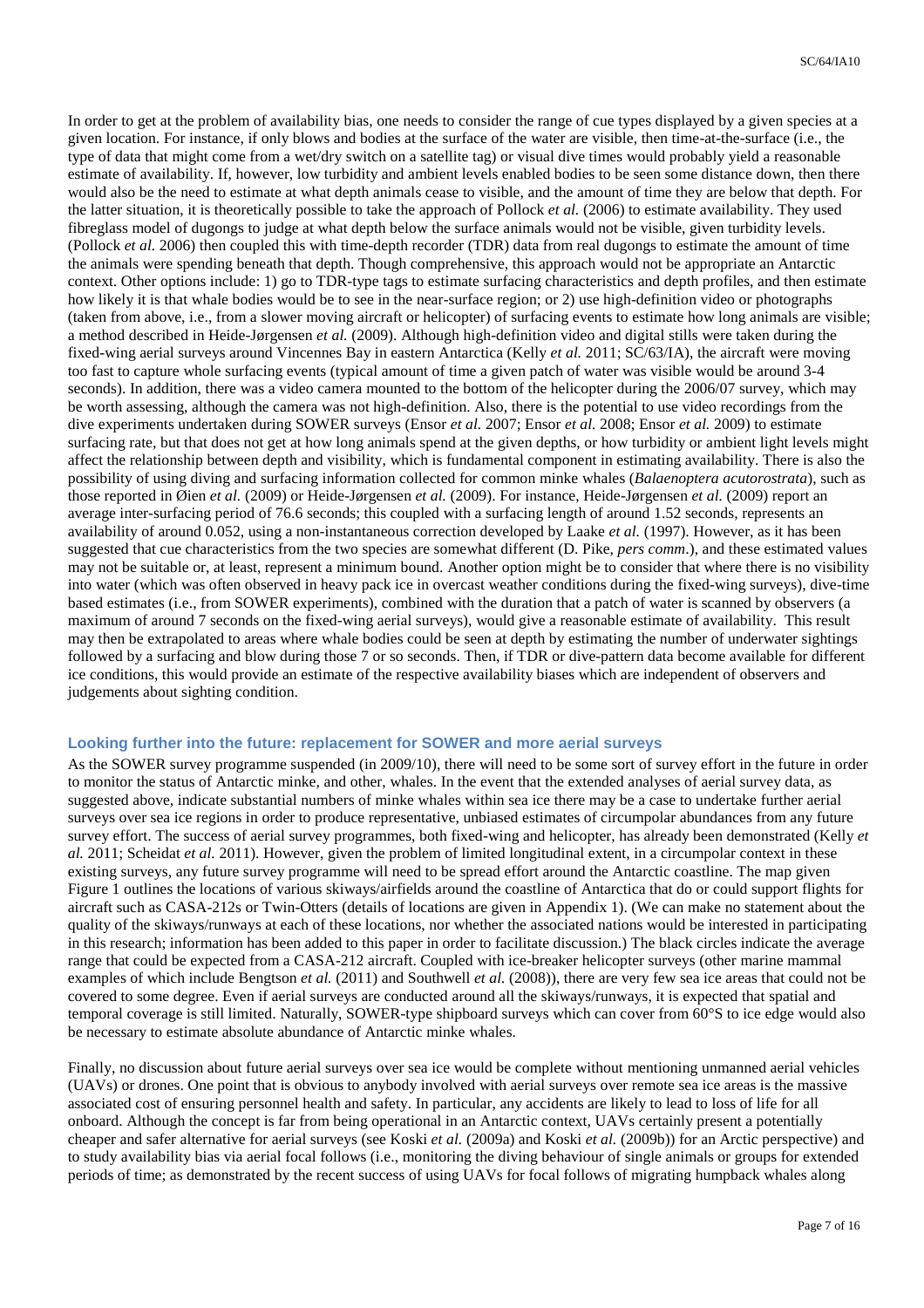eastern Australia (A. Hodgson, *pers.comm*.)). Cost effective UAVs for use in polar region are also under development (Funaki *et al.*, 2008). Though nobody has attempted, use of the sub-metre resolution optical image obtained by satellite sensors such as GeoEye and WorldVeiw could also be an option.

#### **Conclusions**

With a combination of data from a number of aerial surveys—helicopter and fixed-wing—over ice regions around Antarctica, and development of methods for model-based abundance estimation, there is now an opportunity to test, in an informal way (i.e., considering upper/lower bounds and magnitudes), whether the 'moved-into-sea ice' hypothesis is at least a reasonable explanation for the drop in minke whale abundances between CPII and CPII. However, given the potentially large amount of work required to estimate minke whale densities and abundances within ice areas, both circumpolar and retrospectively over the period of CPII and CPIII, smaller, more tractable analyses are suggested, at least in the first instance. Either way, attempts to estimate availability bias of Antarctic minke whales should be encouraged to facilitate estimation of absolute abundances in sea ice regions. Finally, in the event that large numbers of minke whales are in fact to be found in sea ice regions, there may be a case to undertake more aerial surveys in order to produce truly unbiased estimates of circumpolar minke whale abundances from any post-SOWER era survey efforts.

#### **Acknowledgements**

Thank you to Mark Bravington and David Peel for invaluable comments on an earlier draft. NK undertook most of the background research and writing of this paper, with assistance from the other authors.

#### **References**

- Ainley, D. G. (2010). A history of the exploitation of the Ross Sea, Antarctica. *Polar Record* **46**(238): 233-243.
- Ainley, D. G., Dugger, K. M., Toniolo, V. and Gaffney, I. (2007). Cetacean occurrence patterns in the Amundsen and southern Bellingshausen sea sector, Southern Ocean. *Marine Mammal Science* **23**(2): 287-305.
- Ainley, D. G., Jongsomjit, D., Ballard, G., Thiele, D., Fraser, W. R. and Tynan, C. T. (2012). Modeling the relationship of Antarctic minke whales to major ocean boundaries. *Polar Biology* **35**(2): 281-290.
- Barber, D. G. and Massom, R. A. (2007). The role of sea ice in Arctic and Antarctic polynyas. Polynyas. Smith, W. O. and Barber, D. G., Elsevier**:** pp 1-54.
- Bengtson, J. L., Laake, J. L., Boveng, P. L., Cameron, M. F., Hanson, M. B. and Stewart, B. S. (2011). Distribution, density, and abundance of pack-ice seals in the Amundsen and Ross Seas, Antarctica. *Deep-Sea Research Part II-Topical Studies in Oceanography* **58**(9-10): 1261-1276.
- Branch, T. A. (2006). Abundance estimates for Antarctic minke whales from three completed circumpolar sets of survey, 1978/79 to 2003/04. **SC/58/IA18:** 28 pp.
- Branch, T. A. (2006). Possible reasons for the appreciable decrease in abundance estimates for Antarctic minke whales from the IDCR/SOWER surveys between the second and third circumpolar sets of surveys. *Scientific Committee of the International Whaling Commission, St Kitts* **SC/58/IA4**: 8 pp.
- Branch, T. A. and Butterworth, D. S. (2001). Southern hemisphere minke whales: Standardised abundance estimates from the 1978/79 to 1997/98 IDCR-SOWER surveys. *Journal of Cetacean Research and Management* **3**: 143-174.
- De'ath, G. (2007). Boosted trees for ecological modeling and prediction. *Ecology* **88**(1): 243-251.
- De'ath, G. and Fabricius, K. E. (2000). Classification and regression trees: A powerful yet simple technique for ecological data analysis. *Ecology* **81**(11): 3178-3192.
- Ensor, P. H. (1989). Mike whales in the pack ice zone, east Antarctica, during the period of maximum annual ice extent. *Rep. Int. Whal. Comm.* 39: 219-225.
- Ensor, P., Komiya, H., Beasley, I., Fukutome, K. and Tsuda, Y. (2007). 2006-2007 International Whaling Commission-Southern Ocean Whale and Ecosystem Research (IWC-SOWER) cruise**:** 58 pp.
- Ensor, P., Komiya, H., Kumagai, S., Kuningas, S., Olson, P. and Tsuda, Y. (2009). 2008-2009 International Whaling Commission-Southern Ocean Whale and Ecosystem Research (IWC-SOWER) Cruise. Scientific Committee of the International Whaling Commission, Madeira, Portugal. **SC/61/IA19:** 55 pp.
- Ensor, P., Minami, K., Morse, L., Olson, P. and Sekiguchi, K. (2008). 2007-2008 International Whaling Commission-Southern Ocean Whale and Ecosystem Research (IWC-SOWER) cruise. Scientific Committee of the International Whaling Commission, Santiago, Chile. **SC/60/IA1:** 51 pp.
- Funaki, M., Hirasawa, N., Imura, S., Moriwaki, K., Nogi, Y., Ishizawa, K., Higashino, S., Murase, H., Sakanaka, S. and Sakai, H. (2008). Outline of a small unmanned aerial vehicle (Ant-Plane) designed for Antarctic research. Polar Science. 2: 129- 142.
- Gloersen, P., Campbell, W. J., Cavalieri, D. J., Comiso, J. C., Parkinson, C. L. and Zwally, H. J. (1993). Satellite passive microwave observations and analysis of Arctic and Antarctic sea ice, 1978-1987. *Annals of Glaciology* **17**: 149-154.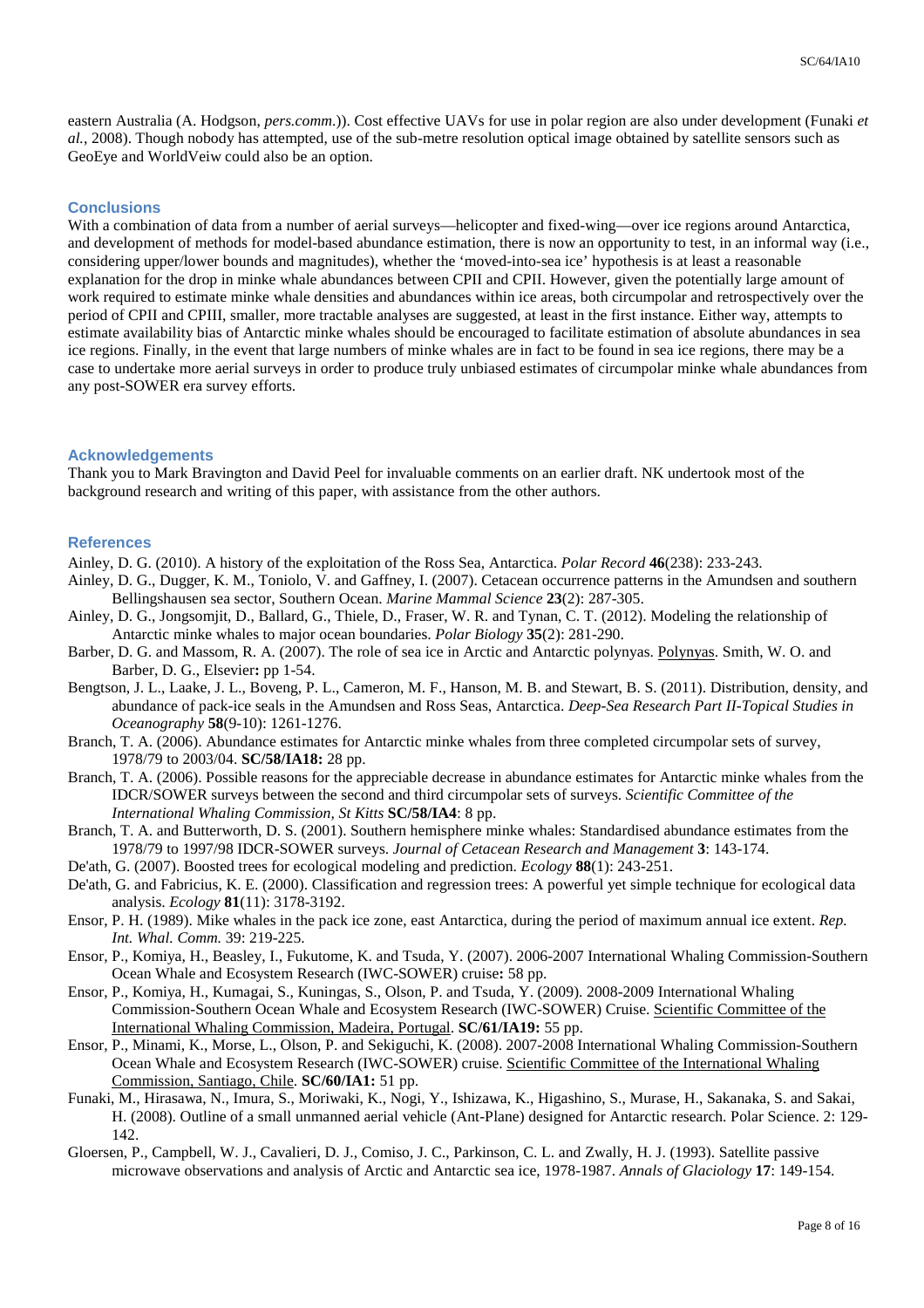- Hedley, S. L., Bravington, M. V., Gales, N., Kelly, N. and Peel, D. (2007). Aerial survey for minke whales off eastern Antarctica. *Scientific Committee of the International Whaling Commission, Anchorage, Alaska.* **SC/59/IA2,** 47 pp.
- Hedley, S. L. and Buckland, S. T. (2004). Spatial models for line transect sampling. *Journal of Agricultural Biological and Environmental Statistics* **9**(2): 181-199.
- Heide-Jørgensen, M. P., Witting, K. L., Laidre, K. L. and Hansen, R. G. (2009). Revised estimates of minke whale abundance in West Greenland in 2007. *Scientific Committee of the International Whaling Commission, Madeira, Portugal,* **SC/61/AWMP4,** 19 pp.
- Herr, H., Scheidat, M., Lehnert, K. and Siebert, U. (2009). Seals at sea: modelling seal distribution in the German bight based on aerial survey data. *Marine Biology* **156**(5): 811-820.
- International Whaling Commission (2012). Report of the Scientific Committee, Annex G. *Journal of Cetacean Research and Management*, **Suppl. 12**. (In press).
- Kelly, N., Peel, D., Bravington, M. V. and Gales, N. (2010). Aerial survey of minke whales off East Antarctica: Report on 2009/10 Survey. *Scientific Committee of the International Whaling Commission, Agadir, Morocco* **SC/62/IA8,** 24 pp.
- Kelly, N., Peel, D., Bravington, M. V. and Gales, N. (2011). Analysis of minke whale sighting data from aerial surveys over pack ice East Antarctica. *Scientific Committee of the International Whaling Commission, Tromsø, Norway* **SC/63/IA3**, 19 pp.
- Kock, K. H., Scheidat, M., Boebel, O., Bräger, S., Herr, H., Lehnert, K., Lehnert, L. S., Verdaat, H. and Williams, R. (2009). The occurrence of cetaceans along two transects from 57°S to Atka Bay (70°29.6`S/ 07°57.6`W). *Scientific Committee of the International Whaling Commission, Madeira, Portugal* **SC/61/IA11**.
- Koski, W. R., Abgrall, P. and Yazvenko, S. B. (2009). A review and inventory of unmanned aerial systems for detection and monitoring of key biological resources and physical parameters affecting marine life during offshore exploration and production activities. *Scientific Committee of the International Whaling Commission, Madeira, Portugal* **SC/61/E9**, 12 pp.
- Koski, W. R., Allen, T., Ireland, D., Buck, G., Smith, P. R., Macrander, A. M., Halick, M. A., Rushing, C., Sliwa, D. J. and McDonald, T. L. (2009). Evaluation of an unmanned airborne system for monitoring marine mammals. *Aquatic Mammals* **35**(3): 347-357.
- Laake, J. L., Calambokidis, J., Osmek, S. D. and Rugh, D. J. (1997). Probability of detection harbour porpoise from aerial surveys: estimating g(0). *Journal of Wildlife Management* **61**: 63-75.
- Marsh, H. and Sinclair, D. F. (1989). Correcting for visibility bias in strip transect aerial surveys of aquatic fauna. *Journal of Wildlife Management* **53**: 1017-1024.
- Murase, H. and Bravington, M. (2012). Potential lines of enquiry when considering changes in abundance estimates from CPII to CPIII. *J. Cetacean Res. Manage.* (in press)
- Murase, H. and Ensor, P. 2009. Preliminary examination of the effect of timing of ice melting on the density of Antarctic minke whales - a new environmental index. Paper SC/61/IA17 presented to the 61st IWC Scientific Committee, May 2009 (unpublished). 9pp.
- Murase, H. et al. (2012). Review of technical aspects of sea ice data which will be used to bound or estimate the abundance of Antarctic minke whales in the south of the ice edge during the period of IWC IDCR/SOWER. Scientific Committee of the International Whaling Commission, Panama City, Panama, SC/64/IA3.
- Murase, H., Nishiwaki, S., Matsuoka, K., Hakamada, T. and Kitakado, T. (2011). Changes in baleen whale distribution patterns between CPII and CPIII. Paper SC/63/IA11 presented to the 63rd IWC Scientific Committee, May 2011 (unpublished). 15pp.
- Naito, Y. (1982). Sightings records of minke whales in the pack ice and adjacent waters off the coast of Enderby land. *Rep. Int. Whal. Comm.* 32: 929-933.
- Øien, N., Bøthun, G. and Kleivane, L. (2009). Summary of available data on northeastern Atlantic minke whale surfacing rates. *Scientific Committee of the International Whaling Commission, Madeira, Portugal* **SC/61/RMP7**.
- Orsi, A. H., Whitworth, T. and Nowlin, W. D. (1995). On the Meridional Extent and Fronts of the Antarctic Circumpolar Current. *Deep-Sea Research Part I-Oceanographic Research Papers* **42**(5): 641-673.
- Phillips, S. J., Anderson, R. P. and Schapire, R. E. (2006). Maximum entropy modeling of species geographic distributions. Ecological Modelling 190: 231-259.
- Pollock, K. H., Marsh, H. D., Lawler, I. R. and Alldredge, M. W. (2006). Estimating animal abundance in heterogeneous environments: An application to aerial surveys of dugongs. *Journal of Wildlife Management* **70**: 255-262.
- Ribic, C. A., Ainley, D. G. and Fraser, W. R. (1991). Habitat Selection by Marine Mammals in the Marginal Ice Zone. *Antarctic Science* 3: 181-186.
- Scheidat, M., Friedlaender, A., Kock, K. H., Lehnert, L., Boebel, O., Roberts, J. and Williams, R. (2011). Cetacean surveys in the Southern Ocean using icebreaker-supported helicopters. *Polar Biology* **34**(10): 1513-1522.
- Shimada, H. and Kato, A. (2005). Preliminary report on a sighting survey of Antarctic minke whale within ice field conducted by the Ice Breaker, Shirase in 2004/2005. Paper SC/57/IA7, presented to the 57th IWC Scientific Committee, May 2005 (unpublished). 14pp.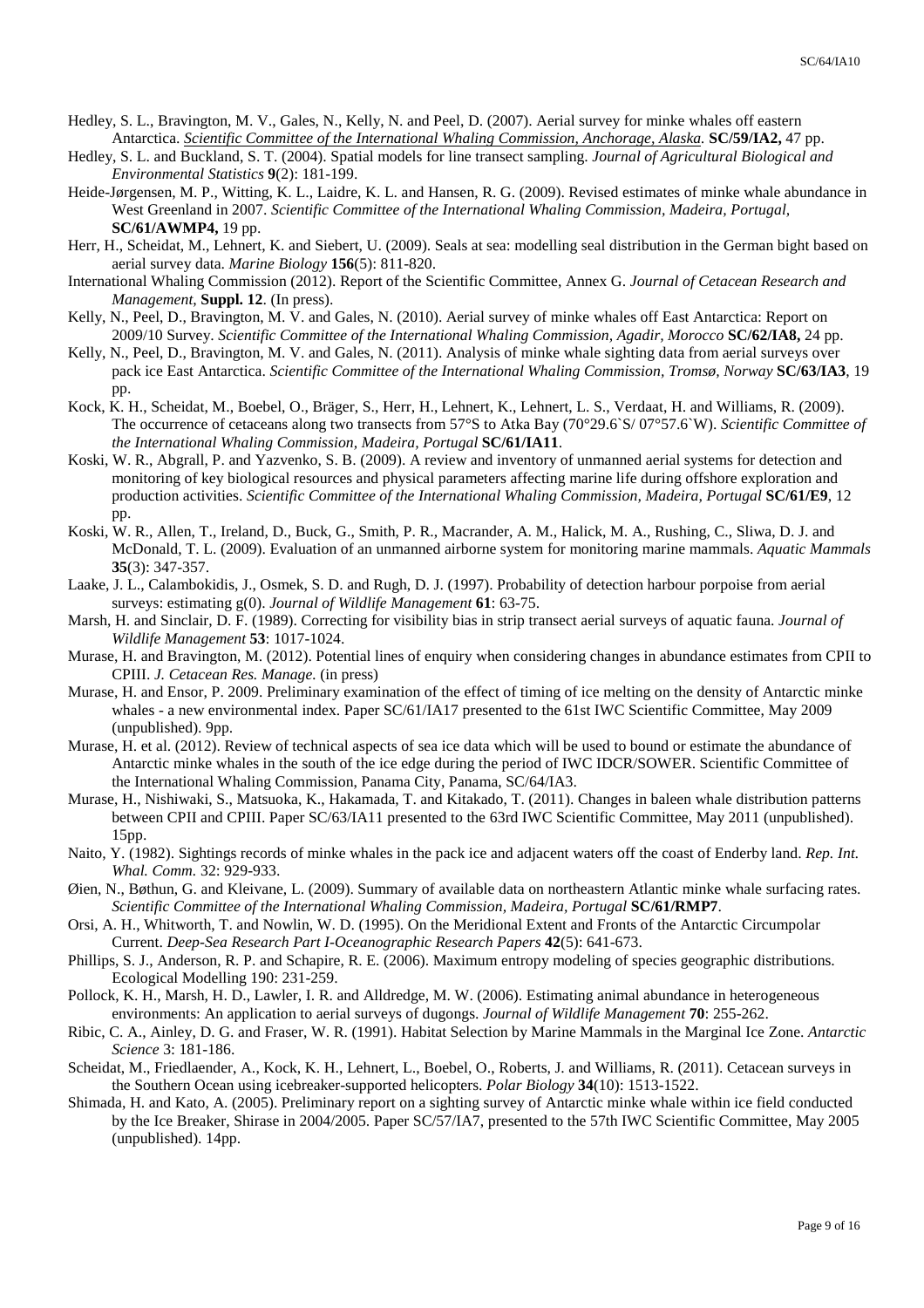- Southwell, C., Paxton, C. G. M., Borchers, D., Boveng, P. and De la Mare, W. (2008). Taking account of dependent species in management of the Southern Ocean krill fishery: estimating crabeater seal abundance off east Antarctica. *Journal of Applied Ecology* **45**(2): 622-631.
- Taylor, R. J. F. (1957). An unusual record of three species of whale being restricted to pools in Antarctic sea-ice. *Proc. Zool. Soc. Lond.* 129: 325-331.
- Thiele, D. and Gill, P. C. (1999). Cetacean observations during a winter voyage into Antarctic sea ice south of Australia. *Antarctic Science* **11**: 48-53.
- Thomson, J. A., Cooper, A. B., Burkholder, D. A., Heithaus, M. R. and Dill, L. M. (2012). Heterogeneous patterns of availability for detection during visual surveys: spatiotemporal variation in sea turtle dive-surfacing behaviour on a feeding ground. *Methods in Ecology and Evolution* **3**(2): 378-387.
- Williams, R., Hedley, S. L., Branch, T. A., Bravington, M. V., Zerbini, A. N. and Findlay, K. P. (2011). Chilean Blue Whales as a Case Study to Illustrate Methods to Estimate Abundance and Evaluate Conservation Status of Rare Species. *Conservation Biology* **25**(3): 526-535.
- Williams, R., Brierley, A., Friedlaender, A., Kelly, N., Kock, K.-H., Lehnert, L., Maksym, E., Roberts, J., Scheidat, M. and Siebert, U. (2011). Density of Antarctic minke whales in Weddel Sea from helicopter survey data*. Scientific Committee of the International Whaling Commission, Tromsø*, SC/63, IA14.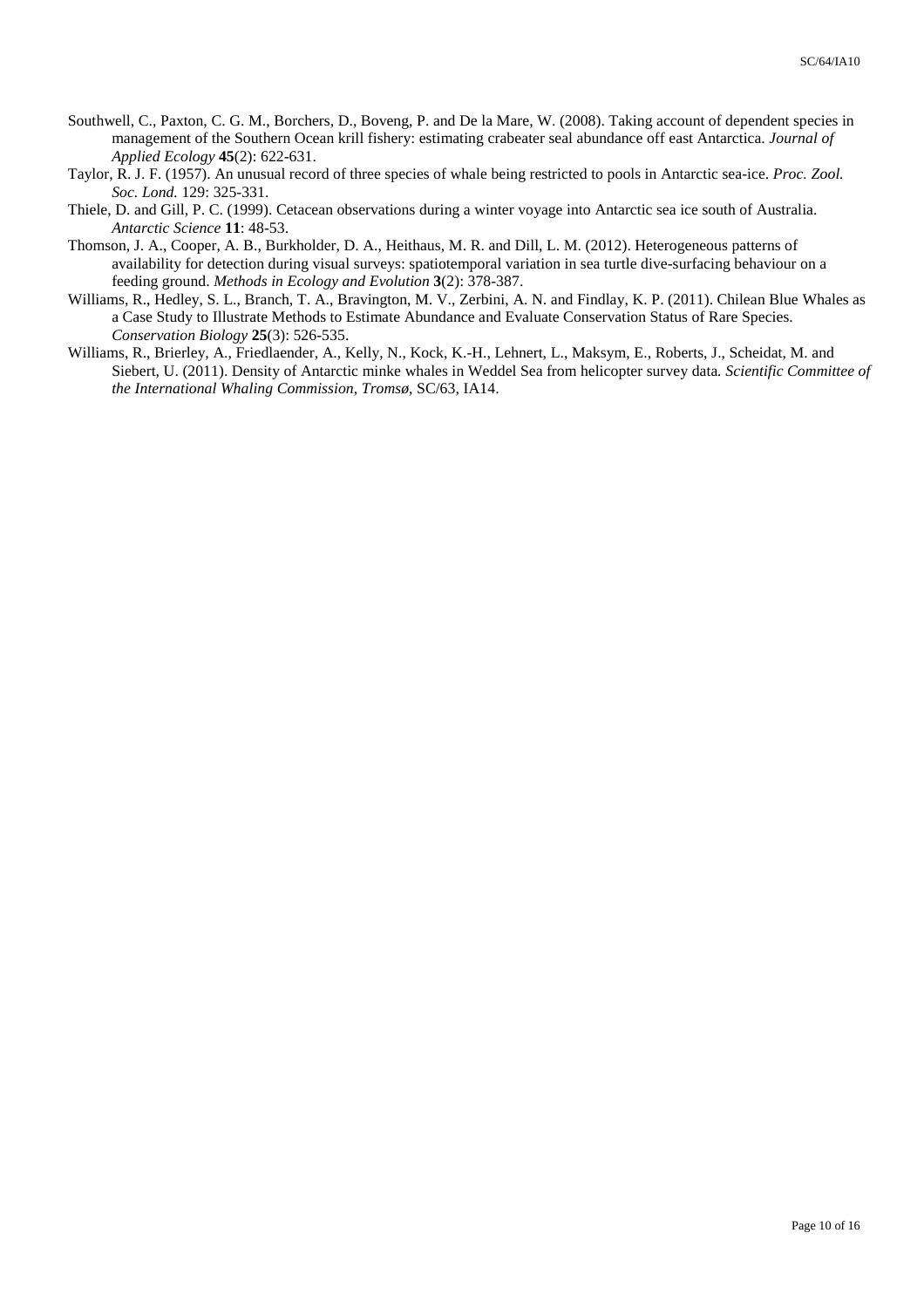**Table 1 Cetacean surveys which have focussed some or all sighting effort inside of sea ice region (and the data from which would be readily available to members of the Scientific Committee (i.e., results from these surveys have been presented within SC or regular members of SC have analysed)).** 

|                    | General<br><b>Description</b>                                         | <b>References</b>                     | <b>Region Covered</b>                                                                                                                                                     | Dates (dates inside<br>sea ice zone for<br>voyages).                                        | <b>Survey</b><br>effort<br>(nm) | <b>Number</b><br>minke<br>whale<br>sightings | Data custodians          |
|--------------------|-----------------------------------------------------------------------|---------------------------------------|---------------------------------------------------------------------------------------------------------------------------------------------------------------------------|---------------------------------------------------------------------------------------------|---------------------------------|----------------------------------------------|--------------------------|
| Ship-based surveys |                                                                       |                                       |                                                                                                                                                                           |                                                                                             |                                 |                                              |                          |
|                    | <b>BROKE</b><br>undertaken on<br>Aurora<br>Australis                  | Thiele et al. (2000)                  | 80-150°E                                                                                                                                                                  | 30 Jan-21 Mar 1996                                                                          | 1452                            | 30                                           | Government of Australia  |
|                    | Survey from<br>icebreaker<br><b>Shirase</b>                           | Shimada and Kato<br>(2005; SC/57/IA7) | 40-50°E and 70-82°E                                                                                                                                                       | 10-15 Feb 2005; 3-5<br>Mar 2005<br>(specifically, for<br>inside ice component<br>of survey) | $(127 +$<br>$2391$ )            | 19                                           | Authors of the reference |
|                    | BROKE-West,<br>undertaken on<br>Aurora<br>Australis                   | Tarzia et al.<br>(unpublished)        | 30-80°E                                                                                                                                                                   | 20 Jan-3 Mach 2006                                                                          | 3300                            | 71                                           | Government of Australia  |
|                    | Sighting<br>survey from<br>deck below<br>crow's nest of<br>Polarstern | Kock et al (2010;<br>SC/62/015        | Through MIZ to<br>Neumeyer Station;<br>along ice edge of<br>Weddell Sea to tip of<br>the Antarctic<br>Peninsula (both east<br>and west); $62^{\circ}$ W-<br>$11^{\circ}E$ | 27 Nov 2006-18<br>Dec 2006, 6 -24 Jan<br>2007                                               | 633                             | $\overline{21}$                              | German Government        |
|                    | Sighting<br>survey from<br>crows' nest of<br>Polarstern               | Kock et al (2010;<br>SC/62/015        | Survey flights<br>undertaken over<br>open water, then<br>through MIZ to<br>Neumeyer Station,<br>and out again; 10°W-<br>$15^{\circ}E$                                     | 12 Dec 2008-27 Dec<br>2008                                                                  | 1085                            | 22                                           | <b>German Government</b> |
|                    |                                                                       |                                       |                                                                                                                                                                           |                                                                                             |                                 |                                              |                          |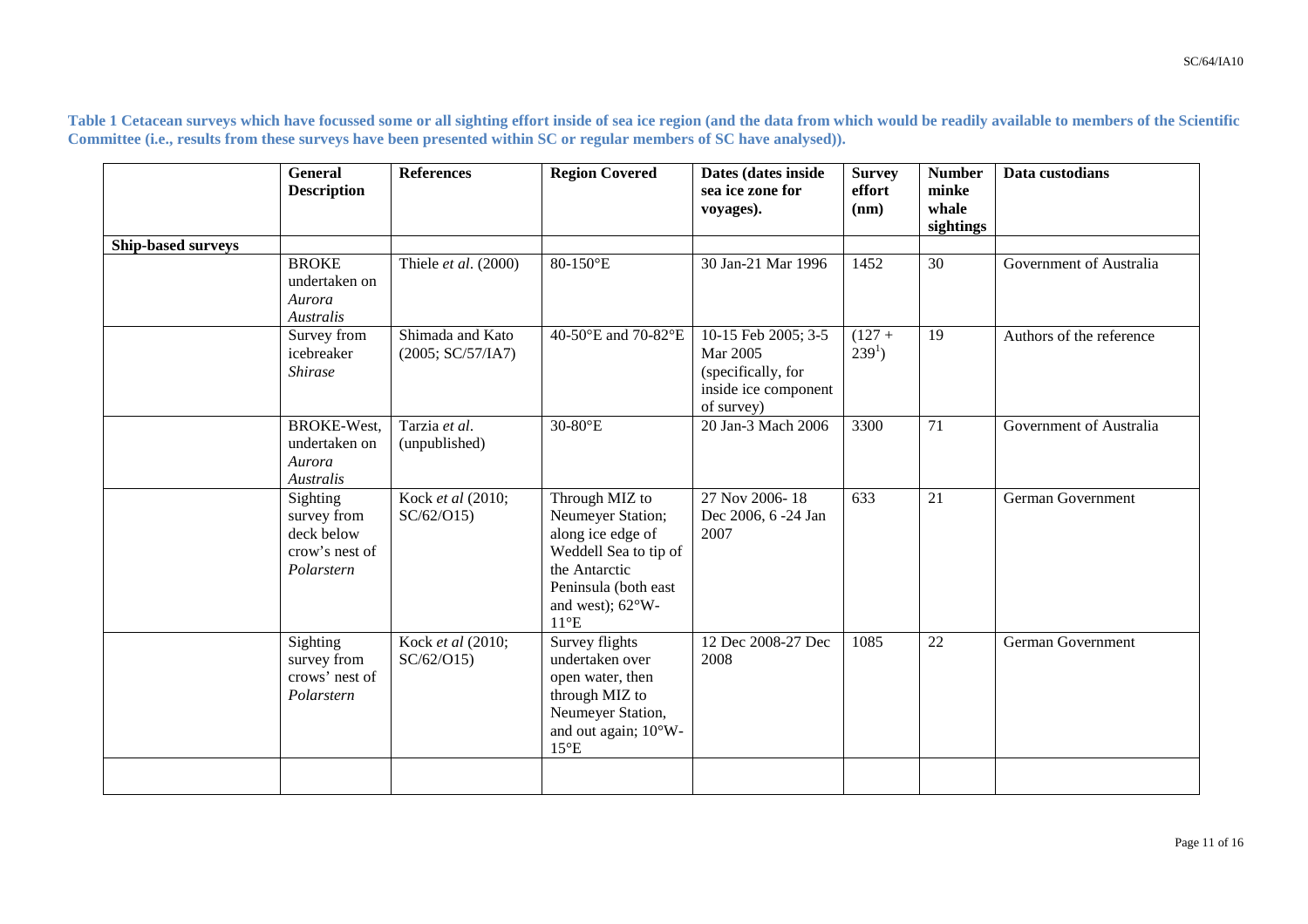| <b>Aerial surveys</b> |                                                                                                        |                                                                          |                                                                                                                                                                                                                                                                          |                                              |           |                 |                              |
|-----------------------|--------------------------------------------------------------------------------------------------------|--------------------------------------------------------------------------|--------------------------------------------------------------------------------------------------------------------------------------------------------------------------------------------------------------------------------------------------------------------------|----------------------------------------------|-----------|-----------------|------------------------------|
|                       | Helicopter<br>survey,<br>operating from<br><i><b>Shirase</b></i>                                       | Shimada and Kato<br>(2005; SC/57/IA7)                                    | Lützow- Holm Bay<br>and off the Kronprins<br>Olav Coast                                                                                                                                                                                                                  | 28 December 2004<br>8 February 2005          | <b>NA</b> | 19              | Authors of the reference     |
|                       | Fixed-wing<br>aircraft survey,<br>operating from<br>Casey Station                                      | Kelly et al. 2009<br>(SC/61/IA3)                                         | 106-113°E,<br>Vincennes Bay.<br>Parallel transects<br>flown inside sea ice<br>zone, spaced 10 nm                                                                                                                                                                         | 11 Dec $2008 - 31$<br>Dec 2009               | 3398      | $\overline{53}$ | <b>Australian Government</b> |
|                       | Fixed-wing<br>aircraft survey,<br>operating from<br><b>Casey Station</b><br>and Bunger<br><b>Hills</b> | Kelly et al. 2010<br>$(SC/62/IA8)$ , Kelly<br>et al. 2011<br>(SC/63/IA3) | 93-113°E, Vincennes<br>Bay, around<br>Shackleton Ice Shelf<br>and Davis Sea.<br>Parallel and zig-zag<br>transects flown both<br>inside and outside<br>sea ice.                                                                                                           | 16 Dec 2009-5 Feb<br>2010                    | 4923      | 24              | Australian government        |
|                       | Helicopter<br>survey,<br>operating from<br>Polarstern.                                                 | Kock et al (2010;<br>SC/62/015<br>Scheidat et al. 2011                   | Survey flights, in<br>box-transect<br>configuration,<br>undertaken over<br>open water, then<br>through MIZ to<br>Neumeyer Station;<br>along ice edge of<br>Weddell Sea to tip of<br>the Antarctic<br>Peninsula (both east<br>and west); $62^{\circ}$ W-<br>$11^{\circ}E$ | 27 Nov 2006-18<br>Dec 2006, 6-24 Jan<br>2007 | 7086      | 71              | German Government            |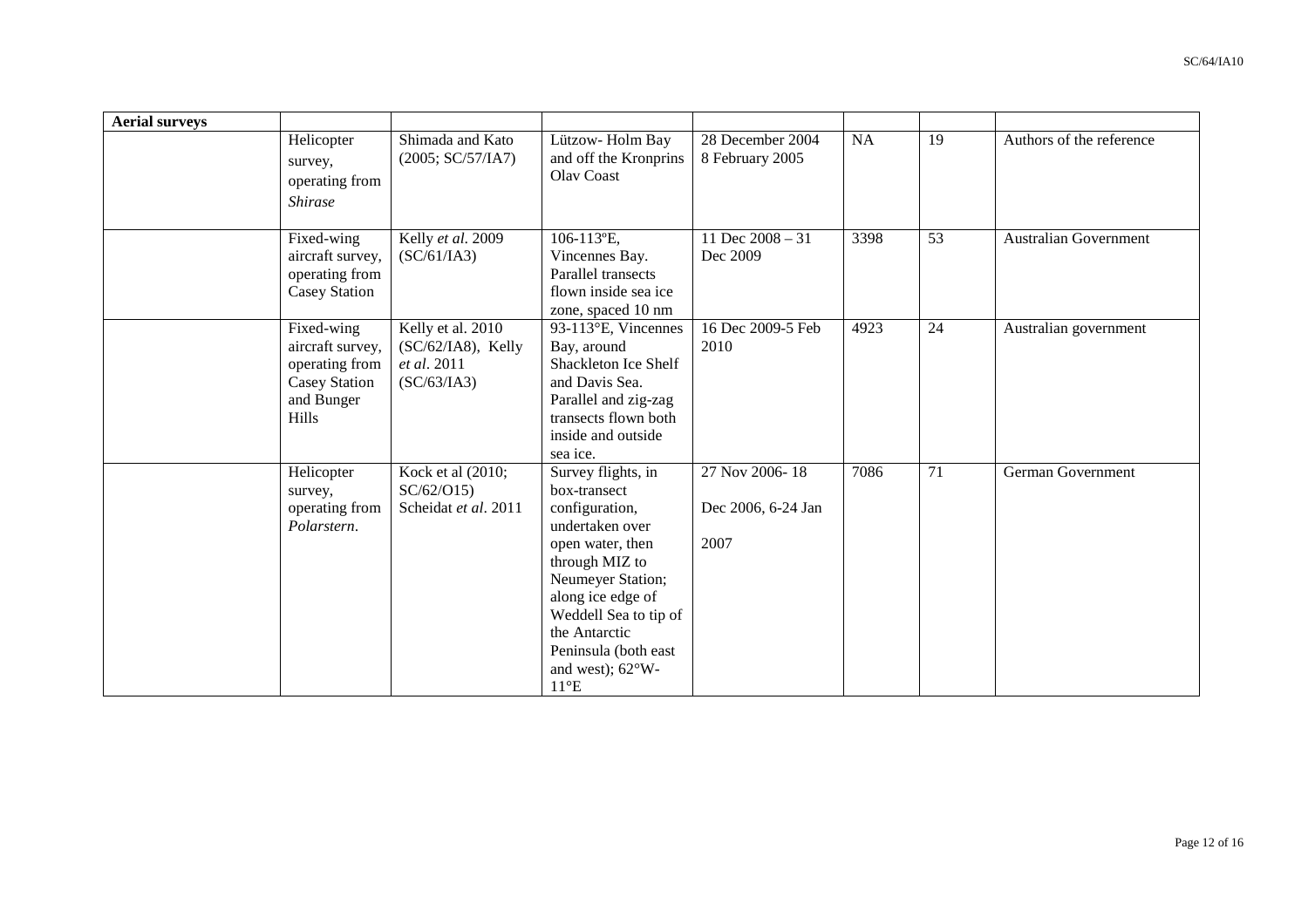| Helicopter<br>survey,<br>operating from<br>Polarstern. | Kock et al (2010;<br>$SC/62/015$ ,<br>Scheidat et al. 2011<br>Williams et al. 2011 | Survey flights<br>undertaken over<br>open water, then<br>through MIZ to<br>Neumeyer Station,<br>and out again;<br>$10^{\circ}$ W- $15^{\circ}$ E | 12 Dec 2008-27 Dec<br>2008           | 7245                                                                       | 24     | German Government |
|--------------------------------------------------------|------------------------------------------------------------------------------------|--------------------------------------------------------------------------------------------------------------------------------------------------|--------------------------------------|----------------------------------------------------------------------------|--------|-------------------|
| Helicopter<br>survey,<br>operating from<br>Polarstern. | To be analysed by J.<br>Cooke.                                                     | Around Neumayer<br>Station, Weddell<br>Sea, western<br>Antarctic Peninsula                                                                       | Feb 2011                             | 10 days<br>of pre-<br>planned,<br>dedicated<br>line-<br>transect<br>survey | T.B.A. | German Government |
| Helicopter<br>survey,<br>operating from<br>Polarstern. |                                                                                    | Around Neumayer<br><b>Station</b>                                                                                                                |                                      | No data<br>collected<br>due to<br>bad<br>weather                           |        | German Government |
| Helicopter<br>survey,<br>operating from<br>Polarstern. |                                                                                    | Planned area: East<br>side of Antarctic<br>Peninsula, deep into<br>Weddell Sea, as far<br>as Larsen C.                                           | Planned for: 20 Jan -<br>20 Mar 2013 |                                                                            |        | German Government |

<sup>1</sup>Survey effort just inside sea ice.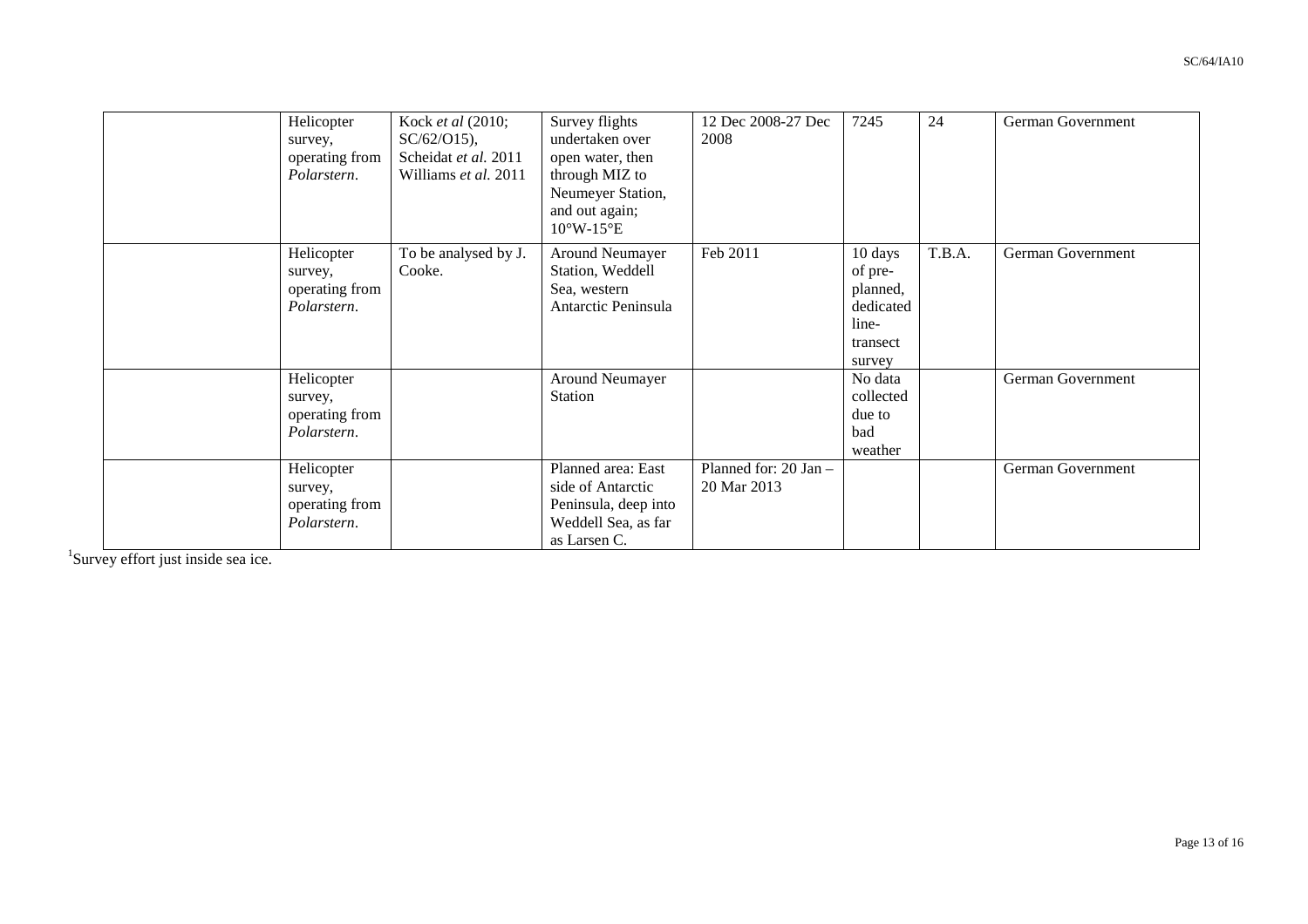|                           | <b>Pros</b>                                                                                                                                                                                                                                                                                                                                                                                                                                                                                                                                                                     | Cons                                                                                                                                                                                                                                                                                                                                                                                                                                                                                                                                  |
|---------------------------|---------------------------------------------------------------------------------------------------------------------------------------------------------------------------------------------------------------------------------------------------------------------------------------------------------------------------------------------------------------------------------------------------------------------------------------------------------------------------------------------------------------------------------------------------------------------------------|---------------------------------------------------------------------------------------------------------------------------------------------------------------------------------------------------------------------------------------------------------------------------------------------------------------------------------------------------------------------------------------------------------------------------------------------------------------------------------------------------------------------------------------|
| <b>Ship-based surveys</b> |                                                                                                                                                                                                                                                                                                                                                                                                                                                                                                                                                                                 |                                                                                                                                                                                                                                                                                                                                                                                                                                                                                                                                       |
|                           | • Slower speeds mean animals are<br>less likely to missed if they have<br>been unavailable for some time.<br>• Can allow the concurrent<br>collection of environmental<br>covariates.                                                                                                                                                                                                                                                                                                                                                                                           | • Animals could react negatively<br>or positively to the ship's<br>presence; or the leads in the ice<br>that ships create.<br>• Given that icebreakers will often<br>chart, where possible, existing<br>leads and lower ice<br>concentrations, the coverage of<br>any sighting survey may be<br>restricted to these types of ice<br>habitats.<br>• Slower speeds mean less<br>distance covered; surveys often<br>completed over a couple of<br>months, suggesting surveys are<br>not necessarily synoptic.                            |
| <b>Aerial surveys</b>     |                                                                                                                                                                                                                                                                                                                                                                                                                                                                                                                                                                                 |                                                                                                                                                                                                                                                                                                                                                                                                                                                                                                                                       |
| <b>Fixed-wing</b>         | • Can cover large distances in<br>relatively short periods of time.<br>• Usually little to no reaction from<br>animals.<br>• Easier to avoid patches of poor<br>weather; can move to other less<br>affected areas of the survey<br>region with relative ease.                                                                                                                                                                                                                                                                                                                   | • Constrained to flight ranges<br>from airstrips and skiways.<br>• Missing large numbers of<br>animals due to availability bias<br>(this may not be an issue if one<br>is only concerned with<br>estimating relative density or<br>abundance).<br>• Not particularly suited to<br>watching the trackline if that is a<br>concern (i.e., if there is no<br>bubble window); camera gear<br>taking photographs or video<br>footage beneath aircraft can<br>help, but there is a big time<br>overhead after survey to go<br>through data. |
| Helicopter (from a ship)  | • Can hover over groups for more<br>complete species ID and group<br>size estimates.<br>• Can access more areas of large<br>embayments, such as Weddell<br>and Ross Seas; concurrently<br>allows greater longitudinal<br>spread of survey effort within a<br>single summer season.<br>• The front window of the<br>helicopter should allow better<br>searching ahead and along<br>trackline.<br>• Slightly slower survey speed (as<br>compared to fixed-wing aircraft)<br>means that animals might be less<br>likely to be missed if they have<br>been available for some time. | · Relatively short flight ranges,<br>compared to fixed-wing aircraft.<br>• Depending on OH&S<br>requirements of given ship, the<br>distance flown and configuration<br>of trackline might be<br>constrained. Furthermore, the<br>range of weather a helicopter<br>would be permitted to fly in is<br>narrower than a fixed-wing<br>aircraft.<br>• Limited to following ship's<br>track, which may be decided by<br>other unrelated science<br>programmes or station resupply<br>commitments.                                          |

**Table 2 Pros and cons of each survey method in the context of how they might affect subsequent analyses and interpretations.**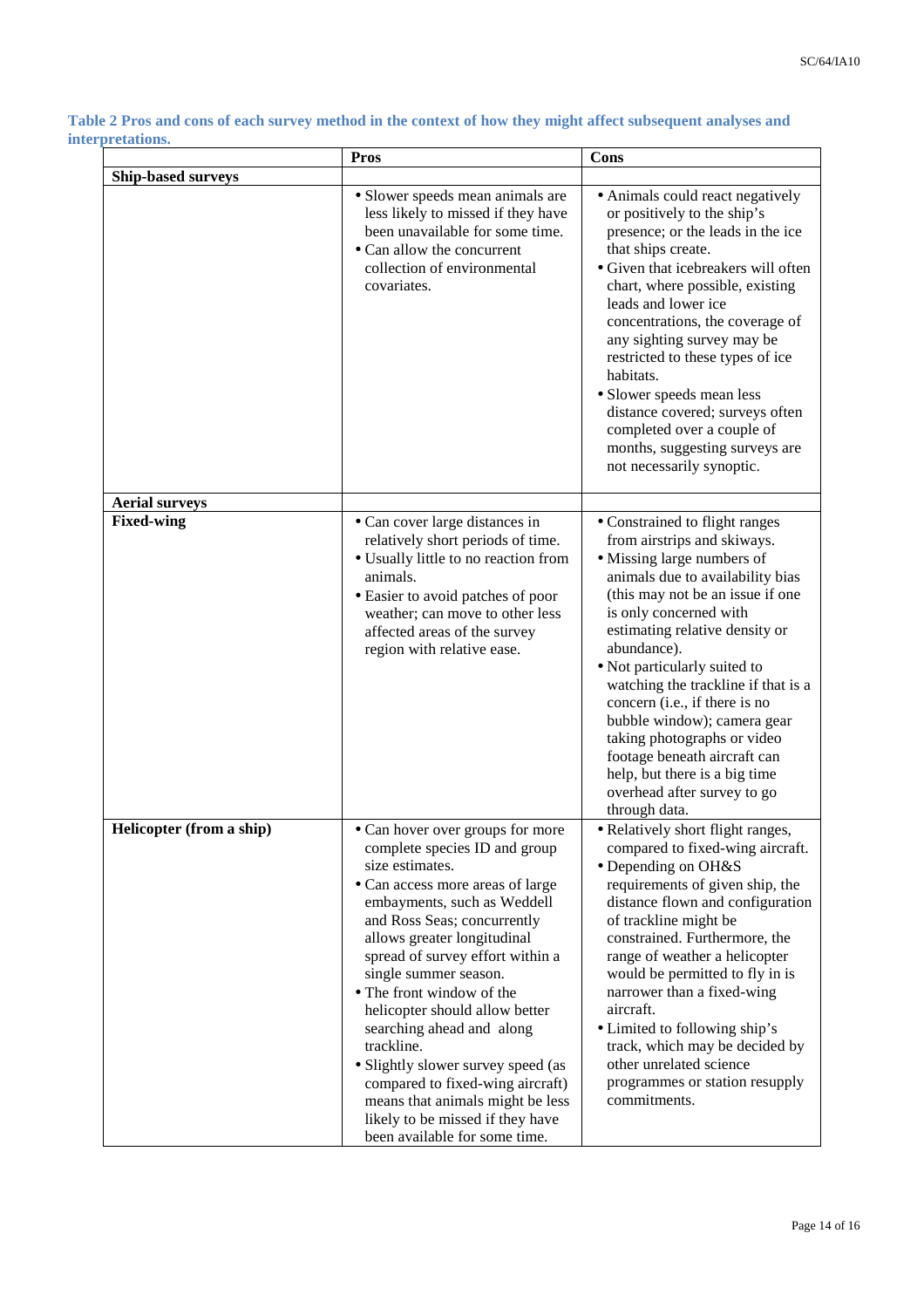**Table 3 Dates and longitudinal ranges for recent IWC-SOWER voyages and an Australian aerial survey programme in East Antarctica.** 

| <b>Summer Season</b> | <b>Recent IWC-SOWER Programme</b> |                                | <b>Aust. Aerial Survey Programme</b> |                                    |  |
|----------------------|-----------------------------------|--------------------------------|--------------------------------------|------------------------------------|--|
|                      |                                   | surveys                        |                                      |                                    |  |
|                      | Longitudes<br><b>Dates</b>        |                                | Longitudes                           | <b>Dates</b>                       |  |
| 2007/08              | $105^{\circ} - 120^{\circ}$ E     | 31 Dec $2007 - 13$<br>Feb 2008 | $105^{\circ} - 120^{\circ}$ E        | $14$ Jan $-$ 23 Jan<br>$2008^{\#}$ |  |
| 2008/09              | $82^{\circ} - 95^{\circ}E$        | $19$ Jan $-12$ Feb<br>2009     | $105^{\circ} - 120^{\circ}$ E        | 11 -31 Dec 2008                    |  |
| 2009/10              | $100^{\circ} - 115^{\circ}E$      | $7$ Jan $-$ 3 Feb<br>2010      | $93^{\circ} - 113^{\circ}$ E         | 16 Dec $2009 - 5$<br>Feb 2010      |  |

# not a proper survey; only test flights



**Figure 1 Distribution of airstrips/skiways around the coastline of Antarctica; numbers indicate airstrip, as described in Table 3; sea ice concentration (as derived from AMSR-E on 1 February 2011), is indicated in the legend. Circles represent a standard range of aircraft such as CASA-212 or Twin Otters. Details of each airstrip/skiway are given in Appendix 1.**